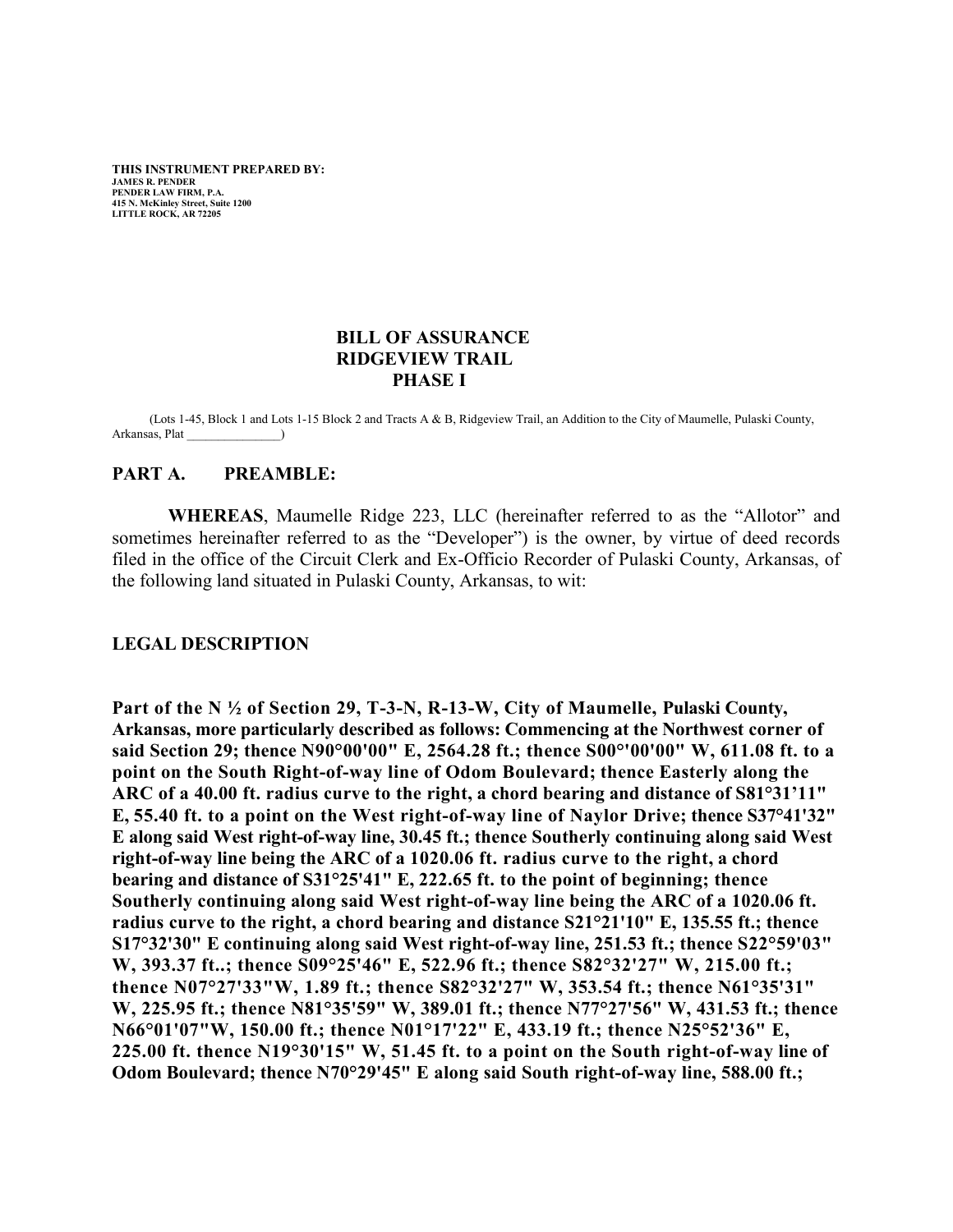## **thence S19°30'15" E, 225.00 ft.; thence N70°29'45" E, 984.97 ft. to the point of beginning, containing 38.4594 acres more or less.**

WHEREAS, Allotor has caused said land to be surveyed and a plat thereof made, dividing said land into lots as shown on said plat and showing the dimensions of each lot and the width of the streets, said property to be known as "RIDGEVIEW TRAIL, PHASE I" an addition to the City of Maumelle, Pulaski County, Arkansas (the Subdivision"). Additional bills of assurance and plats shall be filed for phases II-VII and the lots contained therein, including the Subdivision, which said plats and the number of lots contained therein have been approved by the City of Maumelle Planning Commission, all in the City of Maumelle, Pulaski County, Arkansas (the "Ridgeview Trail Property Owner's Association Subdivisions").

**WHEREAS**, the Pulaski County Real Estate Assessor and Office of Emergency Services have approved said Subdivision and road names.

**NOW, THEREFORE,** The Allotor in consideration of the purposes herein stated, does hereby designate said land and make part hereof to be known as Ridgeview Trail Phase I, an addition to the City of Maumelle, Pulaski County, Arkansas, and that hereafter any conveyance by the Allotor of said land by lot number shall forever be held to be good and legal description and the streets shown on said plat in said Subdivision are hereby and will become public roads to be accepted by the City of Maumelle for maintenance. Ridgeview Trail will establish Ridgeview Trail Property Owner's Association Subdivisions (the "Association") for the purposes of maintaining and ownership of common areas and appurtenants belonging thereto. The use of the land in said Subdivision being subject to the following Protective and Restrictive Covenants:

# **PART B. AREA OF APPLICATION:**

**B-1. FULLY PROTECTED RESIDENTIAL AREA.** The residential area covenants in part C in their entirety shall apply to the entire Subdivision.

# **PART C. RESIDENTIAL AREA COVENANTS:**

**C-1. LAND USE AND BUILDING TYPE.** No lot shall be used except for residential purposes. No business of any nature or kind shall at any time be conducted in any building located on any of the lots. No building shall be erected, altered, placed or allowed to remain on any lot other than one detached, single-family dwelling not to exceed two stories in height, excluding basement area. No lot can be subdivided for any purpose without the prior approval from the City of Maumelle Planning Board and the consent of 51 % of the voting members of the Association.

**C-2. ARCHITECTURAL CONTROL.** No dwelling or structure shall be erected, placed or altered on any lot until the construction plans and specifications and a plan showing the location of the structure, including landscaping, have been approved by the ARCHITECTURAL CONTROL COMMITTEE as to quality of workmanship and materials, harmony of external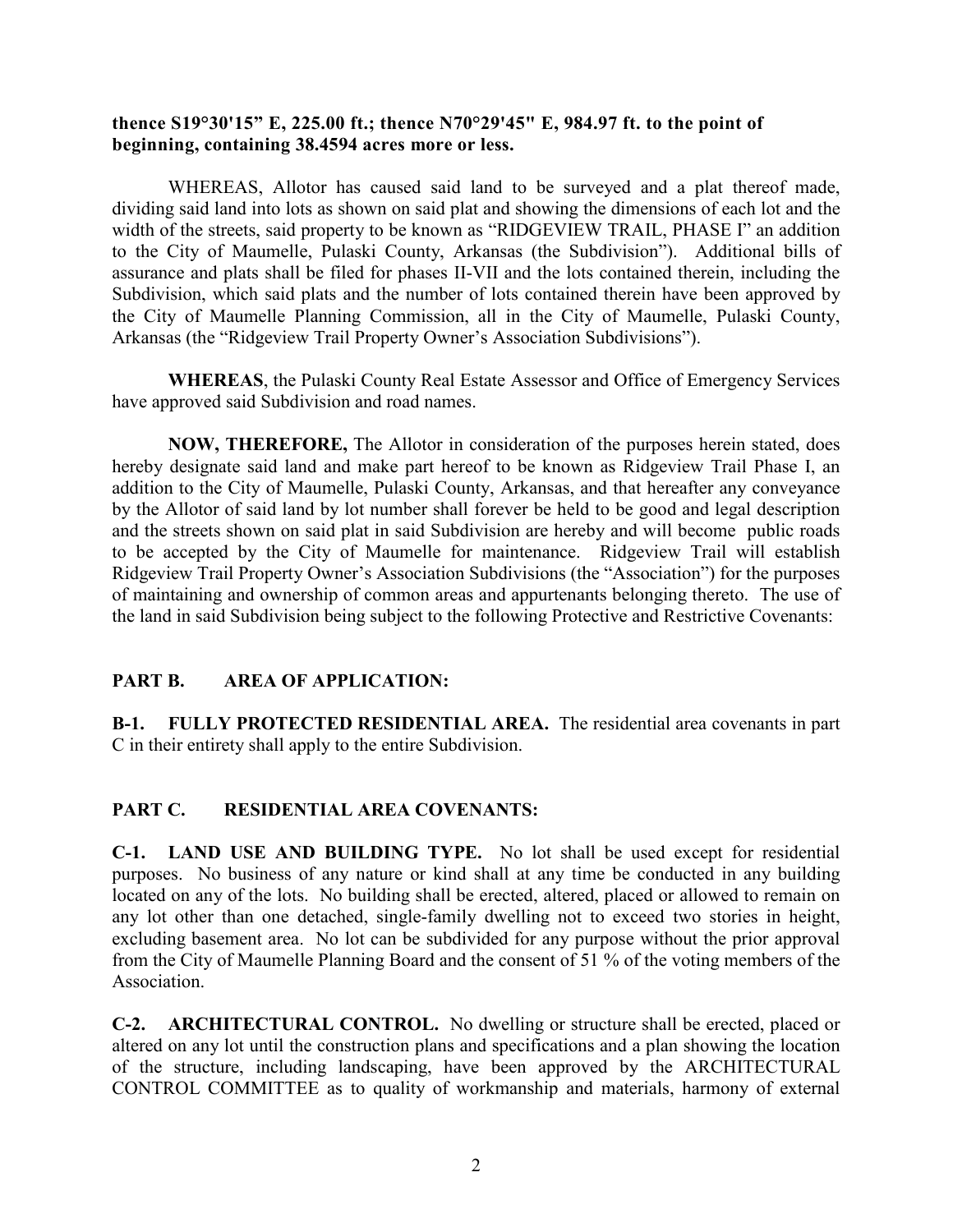design with existing structures, and as to location with respect to topography and finish grade elevation, and intended objectives of the ARCHITECTURAL CONTROL COMMITTEE to achieve a subdivision that accomplishes the desired architectural design in the structure and subdivision aesthetics. No fence or wall shall be erected, placed or altered on any lot nearer than the setbacks as shown on the Plat. The term structure is defined to include any and all types of fences, antennas, decks, permanent basketball goals, swimming pools and television satellite dishes, which in no event shall be placed in front of dwellings. Each property owner requesting approval shall submit to the ARCHITECTURAL CONTROL COMMITTEE at least two (2) weeks prior to the time approval is needed, a complete set of house plans and completed material and specifications list. Approval shall be provided in Part D.

**C-3. DWELLING COST, QUALITY AND SIZE.** Each dwelling must be at least 1800 square feet in size if a one story building and 2100 square feet if a two story building. It being the intention and purpose of the covenants to assure that all dwellings shall be a quality of workmanship and materials substantially the same or better than that for the minimum permitted dwelling size. Each dwelling shall have a minimum of a two (2) car garage. No open carports are allowed. No manufactured houses are allowed, site built homes only.

**C-4. BUILDING LOCATION.** No building shall be located on any lot, nearer to the side street line, than the minimum building set back lines as shown on the recorded plat. For the purposes of this covenant, eaves and steps shall not be considered as part of the building.

**C-5. BUILDING REQUIREMENTS.** All buildings shall have at least 8/12 pitch roofs. Roofs shall feature only Architectural Shingles and shall be of the same color and type throughout. Outside construction may be brick or rock, with all walls being constructed with the same material. All homes shall have a minimum of nine (9) feet ceilings on the first floor and shall have a minimum two (2) car garage, which garage shall be constructed with the same material as the dwelling. No chain link fences shall be allowed, all fences shall be of a wood type with cap and trim and approved by the ARCHITECTURAL CONTROL COMMITTEE. All buildings shall have gutters on both the front and the back of the home. Each dwelling will have at a minimum a natural gas tankless water heater and a natural gas furnace rated at 95% Annual Fuel Efficiency (AFUE) or higher. The natural gas furnace must be the primary heating system and not a secondary, backup, or standby heat source.

**C-6. SIDEWALKS.** Developer will construct sidewalks per the design, requirements and standards of the City of Maumelle and the Americans With Disabilities Act (ADA), which are shown on the sidewalk plan approved by the City of Maumelle. Upon completion of said construction, the responsibility of maintenance or repairs shall become the responsibility of each individual lot owner and shall meet all governing requirements.

**C-7. EASEMENTS.** Easements for installation and maintenance of utilities and drainage facilities, and construction, repair and maintenance of adequate walls, roofs and eaves are reserved as shown on recorded plat.

**C-8. NUISANCES.** No noxious or offensive trade or activities shall be carried on, nor shall anything be done thereon which may be or become a nuisance to the neighborhood.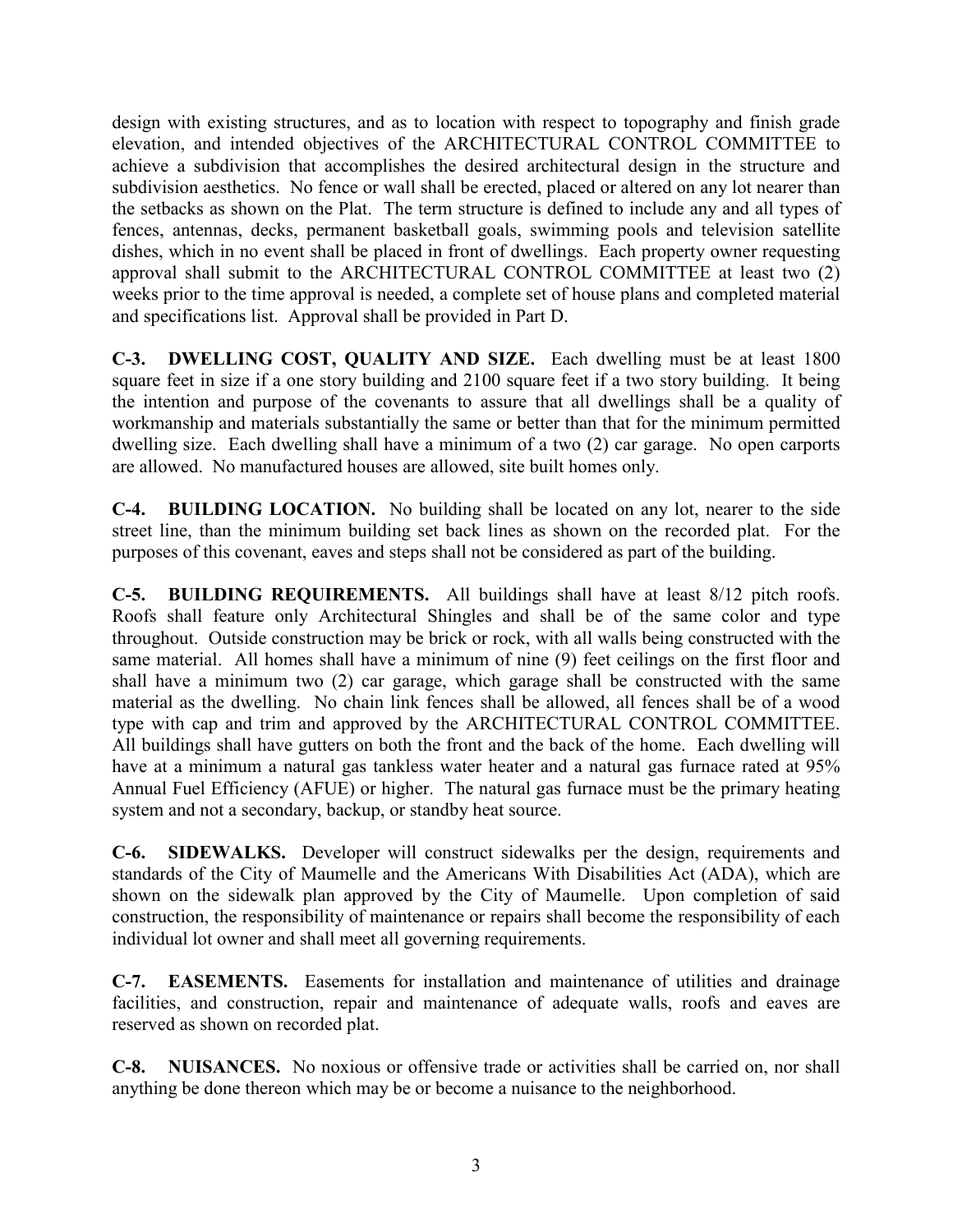**C-9. TEMPORARY STRUCTURES.** No structure of a temporary character, basement, tent, shack, garage, barn or other out buildings shall be used on any tract at any time as a residence either temporarily or permanently; except that the Developer may have a temporary construction and/or sales office.

**C-10. OUT BUILDINGS.** No outbuildings or other detached structure appurtenant to the residence may be erected on any lots hereby restricted without the consent in writing of the Architectural Control Committee. Storage buildings and pool houses will be allowed that match the single-family residence architecture. No portable storage buildings will be permitted.

**C-11. SIGNS.** No sign of any kind shall be displayed to the public view on any lot, except one sign of not more than five square feet advertising the property for sale or rent or any signs used by a builder to advertise the property during the construction and sales period.

**C-12. OWNER RESPONSIBILITY.** All property owners shall insure that any contractor performing services for the property owner shall comply with the provisions of this Bill of Assurance.

**C-13. CONTRACTOR RESPONSIBILITY.** No contractor shall damage in any way the utilities or streets in any manner.

**C-14. OIL AND MINING OPERATIONS.** No oil drilling, oil development operations, oil refining, quarrying or mining operations of any kind shall be permitted upon or in any lot, nor shall oil wells, tanks, tunnels, mineral excavations or shafts be permitted upon or in any lot. No derrick or structures designated for use in boring for oil or natural gas shall be erected, maintained or permitted upon any lot.

**C-15. LIVESTOCK AND POULTRY.** No animals, livestock or poultry of any kind may be raised, bred, or kept on any tract, except that dogs and cats may be kept, on any lot provided that they are not kept, bred, or maintained for any commercial purpose and provided that facilities for maintenance of same are approved by the ARCHITECTURAL CONTROL COMMITTEE and that the keeping of same does not constitute a nuisance.

**C-15. GARBAGE AND REFUSE DISPOSAL.** No lot or easement shall be used or maintained as a dumping ground for rubbish. Trash, garbage and other waste shall not be kept except in sanitary containers. There shall be no burning of trash, rubbish, leaves or yard waste.

**C-17. SIGHT DISTANCE AT INTERSECTIONS.** No fence, wall, hedge or shrub planting which obstructs sight lines at elevations between two (2) and six (6) feet above the roadways shall be place or permitted to remain on any lot corner which the triangular area formed by the street property lines and the line connecting them at points 15 feet from the intersection of street right of way lines, or in the case of a rounded property corner, from the intersection of the street property line extended. The same sight line limitations shall apply on any lot within (10) feet from the intersection of the street property line with the edge of a driveway pavement. No tree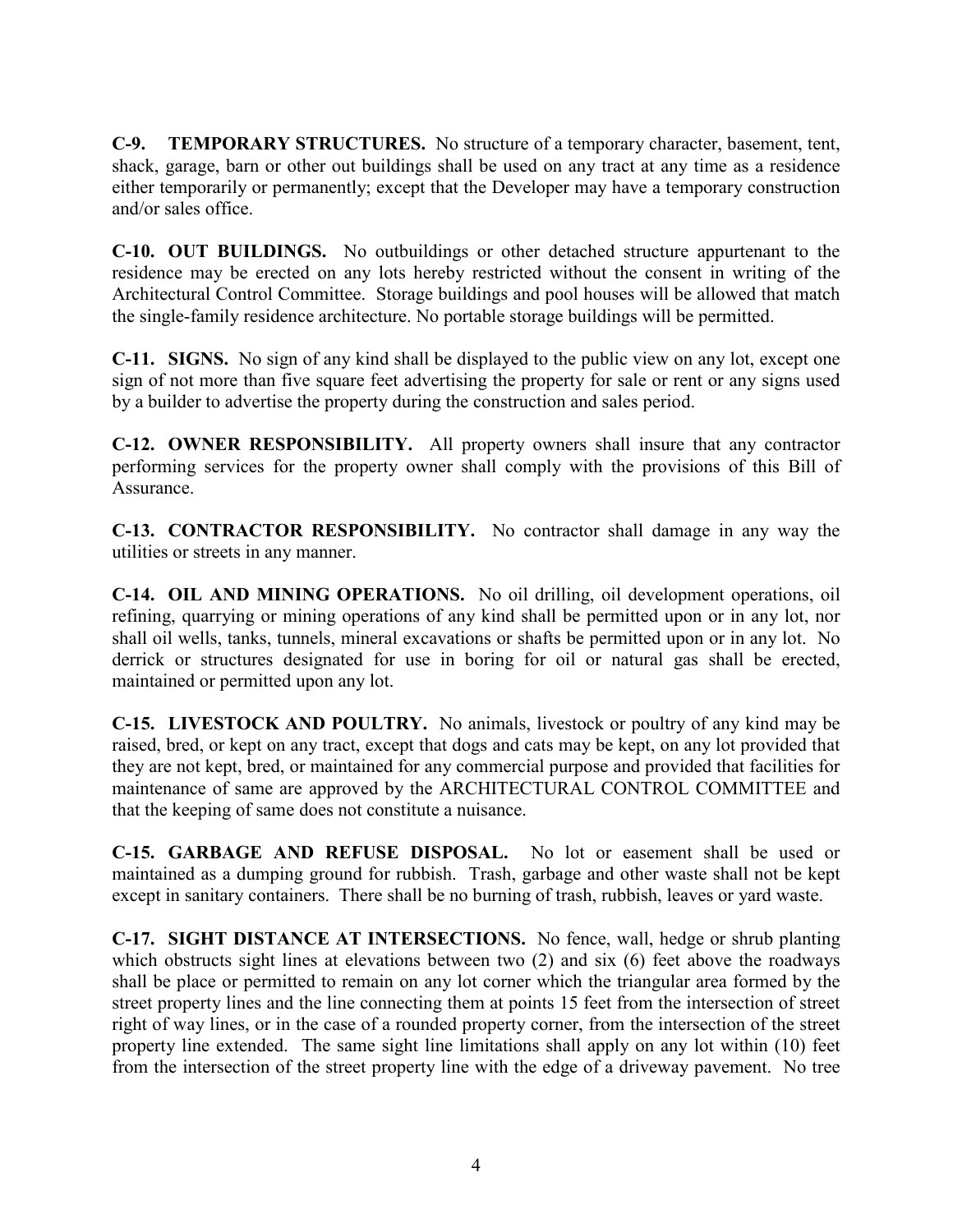shall be permitted to remain with such distances or such intersections unless the foliage line is maintained at sufficient height to prevent obstruction of such sight lines.

**C-18. LOT, YARD AND HOME MAINTENANCE.** All property owners, after acquisition of any lot, shall keep all grounds and yards mowed, trimmed and clean. All yards must be fully sodded and shall have sprinkler systems installed. No yard art, yard ornaments, or sculptures permitted without the approval of the ARCHITECTURAL CONTROL COMMITTEE. All houses shall be painted or stained and must have landscaping beds in front. No deviation from the original plans shall be permitted without approval of the ARCHITECTURAL CONTROL COMMITTEE.

**C-19. COMPLETION OF CONSTRUCTION.** Any dwelling must be completed in its entirety within a period of one (1) year from date such construction is commenced.

**C-20. MINIMUM FLOOR LEVEL ELEVATIONS.** The ARCHITECTURAL CONTROL COMMITTEE reserves the right to prescribe the minimum floor elevations for lots. All homes shall have a minimum floor elevation of sixteen (16) inches above the highest point within the setback lines of the lot and shall be approved in writing by the ARCHITECTURAL CONTROL COMMITTEE.

# **PART D. ARCHITECTURAL CONTROL COMMITTEE:**

**D-1. MEMBERSHIP.** The ARCHITECTURAL CONTROL COMMITTEE shall be established by the Bylaws of the Association. A majority of the committee may designate a representative to act for it. In the event of death or resignation of any member of the committee, the remaining members shall have full authority to designate a successor. Neither the members of the committee nor its designated representative shall be entitled to any compensation for their services performed pursuant to this covenant.

**D-2. PROCEDURE.** The committee's approval or disapproval as required in these covenants shall be in writing and in the form hereto attached marked Exhibit "A" which when executed, should be retained by the owner/builder as proof of the Committee's approval. In the event the committee or its designated representative fails to approve or disapprove within thirty (30) days after plans and specifications have been submitted to it or in the event no suit to enjoin construction or compliance with these covenants has been commenced within 180 days after the completion thereof will not be required and the related covenants shall be deemed to have been fully complied with.

# **PART E. PROPERTY OWNERS ASSOCIATION:**

**E-1. MEMBERSHIP.** The Association will be composed of all owner or owners of lots in said Association. The Association will have the right to charge reasonable fees for maintenance of the Subdivisions. The Association will be responsible for the maintenance of all common areas of the Subdivisions, including without limitation Tracts A and B. A majority of the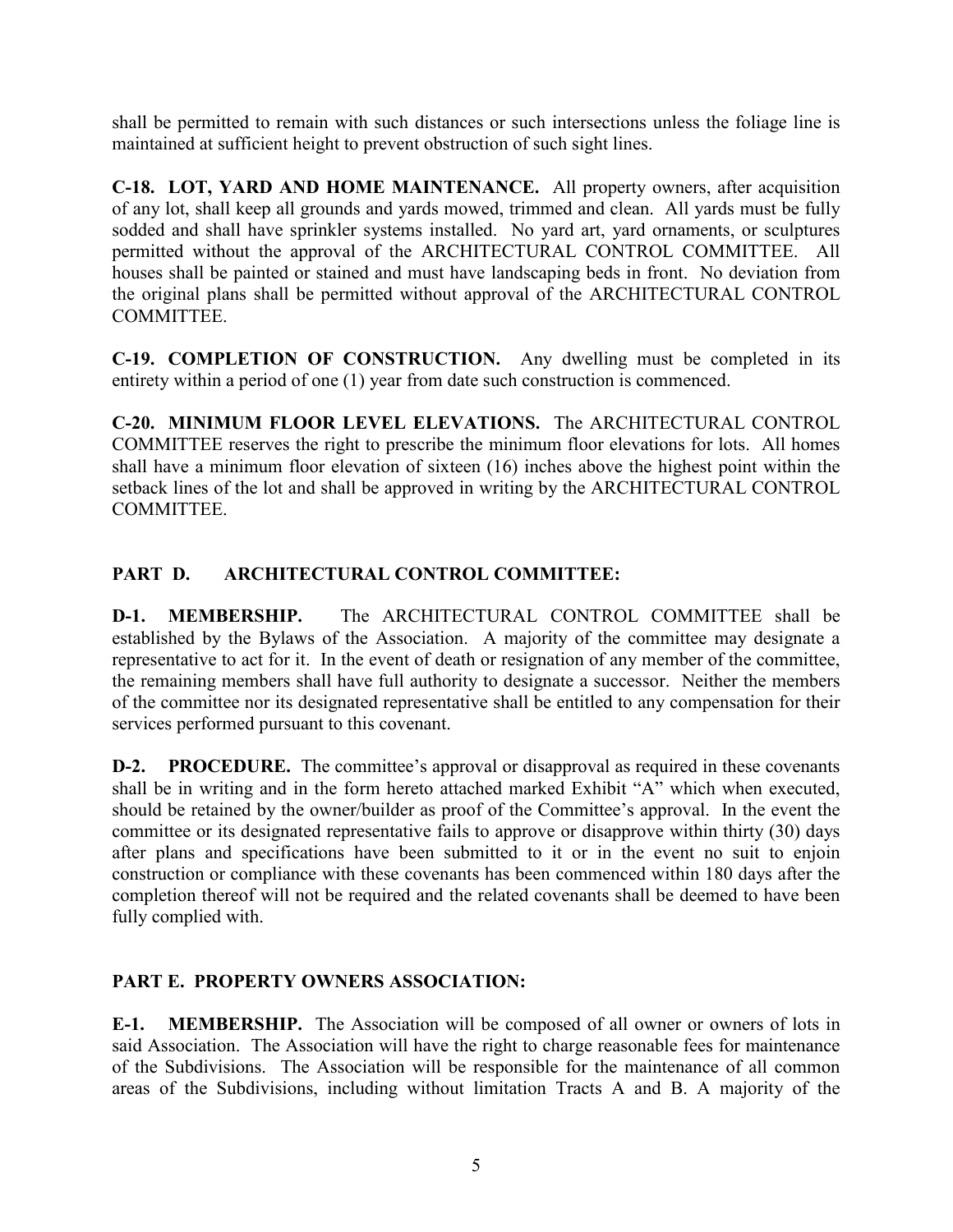Association will be required to amend any agreement of By-Laws that are set forth by this Association. The Association will forever be known as **RIDGEVIEW TRAIL** Property Owner's Association Subdivisions and shall be bound by its By-Laws, and these covenants. Membership shall be appurtenant to and may not be separated from ownership of any lot which is subject to assessment. **The original Board of Directors shall be established by the Bylaws of the Association and said Directors may resign or be replaced upon death and be replaced in accord with the Bylaws of the Association.**

## **E-2. VOTING RIGHTS.**

**SECTION 1:** The Association shall have two classes of voting membership:

Class A: Class A members shall be all owners, with the exception of the Allotor, and shall be entitled to one vote for each lot owned, which may be voted at such time as all lots of the Ridgeview Trail Property Owner's Association Subdivisions are sold by the Allotor. When more than one person holds an interest in any lot, all such persons shall be members. The vote for such lot shall be exercised as they determine, but in no event shall more than one vote be cast with respect to any lot.

Class B: The Class B member(s) shall be the Allotor and shall be entitled to ten votes per lot owned. The Class B membership shall cease on the happening of the following events:

(a) When all lots in all of the Ridgeview Trail Property Owner's Association Subdivisions are sold by Allotor.

### **E-3. COVENANT FOR MAINTENANCE ASSESSMENT.**

**SECTION 1: PROCEDURE.** The Association's approval or disapproval is required of these covenants, which shall be in writing, executed and recorded. Each owner/owners of a lot which is subject to assessment as set forth in PART E.

**SECTION 2: CREATION OF THE LIEN, PERSONAL OBLIGATION OR ASSESSMENT AND MAINTENANCE ASSESSMENTS.** The Allotor, for each lot owned within each and all subdivisions, hereby covenants, and each owner of any lot by acceptance of a deed therefore, whether or not it shall be so expressed in such deed, is deemed to covenant and agree to pay to the Association, annual assessments or charges, such assessments to be established and collected as set forth in the By-Laws and Developer's Agreement. The annual assessments, together with interest, costs, and reasonable attorney's fees, shall be charged on the land and shall be a continuing lien upon the property against which each such assessment is made. Each such assessment, together with interest costs, and reasonable attorney's fees, shall also be the personal obligation of the person who is the owner of such property at the time when the assessment fell due. The personal obligation for delinquent assessments shall not pass to his successors in title unless expressly assumed by them.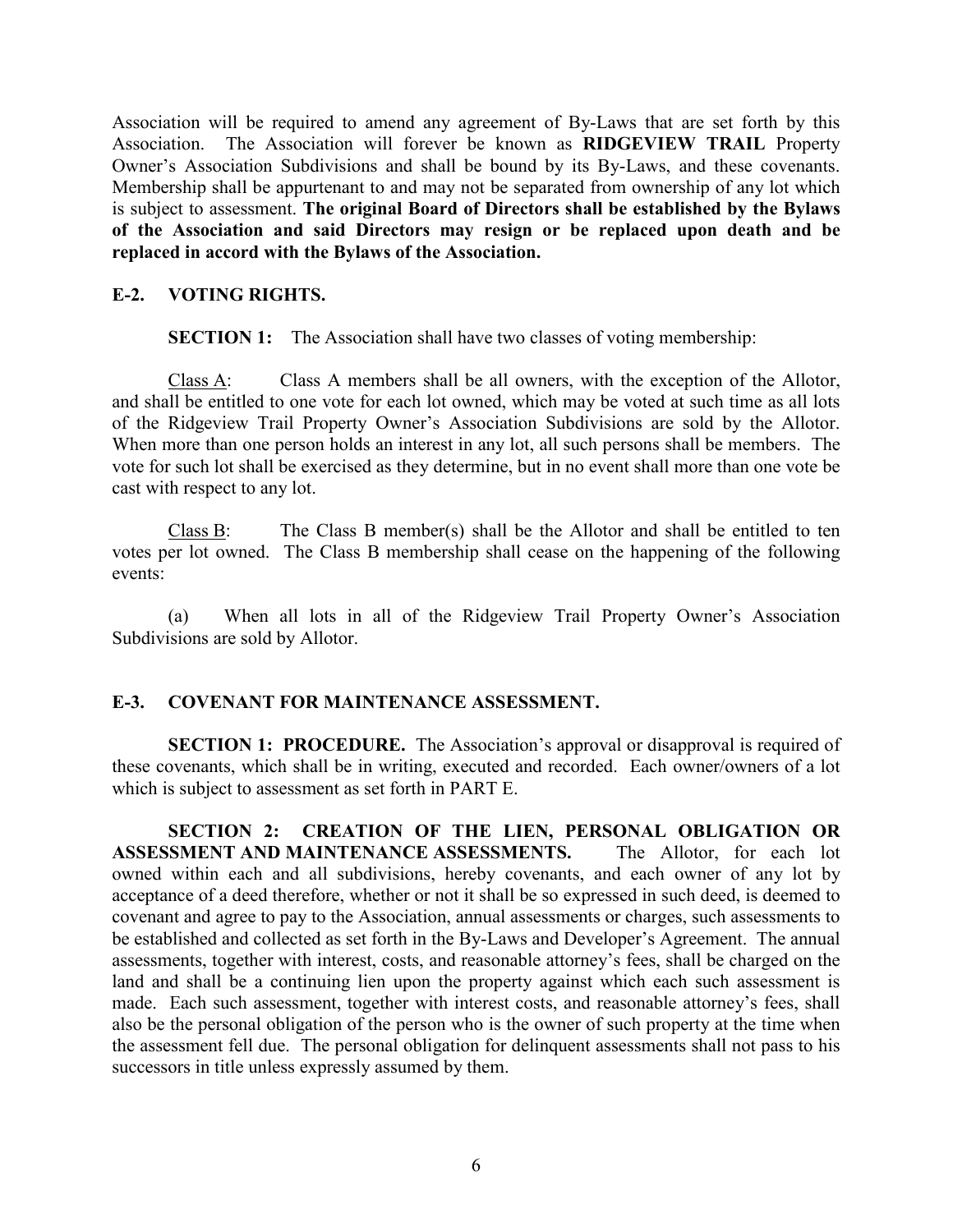**SECTION 3: PURPOSE OF ASSESSMENTS.** The assessments levied by the Association shall be used for the operation, maintenance, and improvements of amenities within the subdivisions in a manner determined by the association membership.

**SECTION 4: ASSESSMENTS.** Annual assessments will be set by 2/3 of the members of the association at a called meeting for that purpose. Notification of any meeting will be in written form and shall be sent to all members at least thirty (30) days prior to the scheduled time and date of said meeting. Annual assessments must be fixed at a uniform rate of all lots and may be collected on a monthly basis. Assessments will become due the  $1<sup>st</sup>$  day of the month following the meeting in which assessments are approved or the  $1<sup>st</sup>$  day of the month following the conveyance of the lot to the new owner or as set forth by the membership. Each lot will be assessed a \$400.00 fee per year with the first \$400.00 to be paid to the Association at the closing of said lot.

**SECTION 5: NOTICE AND QUORUM FOR ANY ACTION AUTHORIZED UNDER SECTION 3.** Written Notice of any meeting called for the purpose of taking any action authorized under Section 3 shall be sent to all members not less than ten (10) days in advance of the meeting. At the first such meeting called, the presence of member or proxies entitled to cast a majority of all votes present shall constitute a quorum. Each tract as conveyed by Allotor shall have one vote.

**SECTION 6: UNIFORM RATE OF ASSESSMENT.** Both annual and special assessments must be fixed at a uniform rate and may be collected on a semi-annual or annual basis.

**SECTION 7: DATE OF COMMENCEMENT OF ANNUAL ASSESSMENTS.** Due Dates: The annual assessments provided for herein shall commence on a future date agreed upon by the Association. The members shall fix the amount of the annual assessment against each tract at least thirty (30) days in advance of each annual assessment period. Written notice of the annual assessment shall be sent to every owner subject thereto. The due date shall be established by the Board of Directors. The Association shall, upon demand, and for a reasonable charge, furnish a certificate signed by an officer of the Association setting forth whether the assessments on a specified tract have been paid. A properly executed certificate of the Association as to the status of assessments is binding upon the Association as of the date of its issuance.

**SECTION 8: EFFECT OF NONPAYMENT OF ASSESSMENT.** Any assessment not paid within thirty (30) days after the due date shall bear interest from the due date at the rate of ten per cent (10%) per annum. The Association may bring an action at law against the owner personally obligated to pay the same, or foreclose the lien against the property. No owner may waive or otherwise escape liability for the assessments provided for herein by non-use or abandonment of his Lot.

**SECTION 9: SUBORDINATION OF THE LIEN TO MORTGAGES.** The lien of the assessments provided for herein shall be subordinate to the lien of any first mortgage. Sale or transfer of any tract shall not affect the assessment lien. However, the sale or transfer of any tract pursuant to mortgage foreclosure or any proceeding in lieu thereof, shall extinguish the lien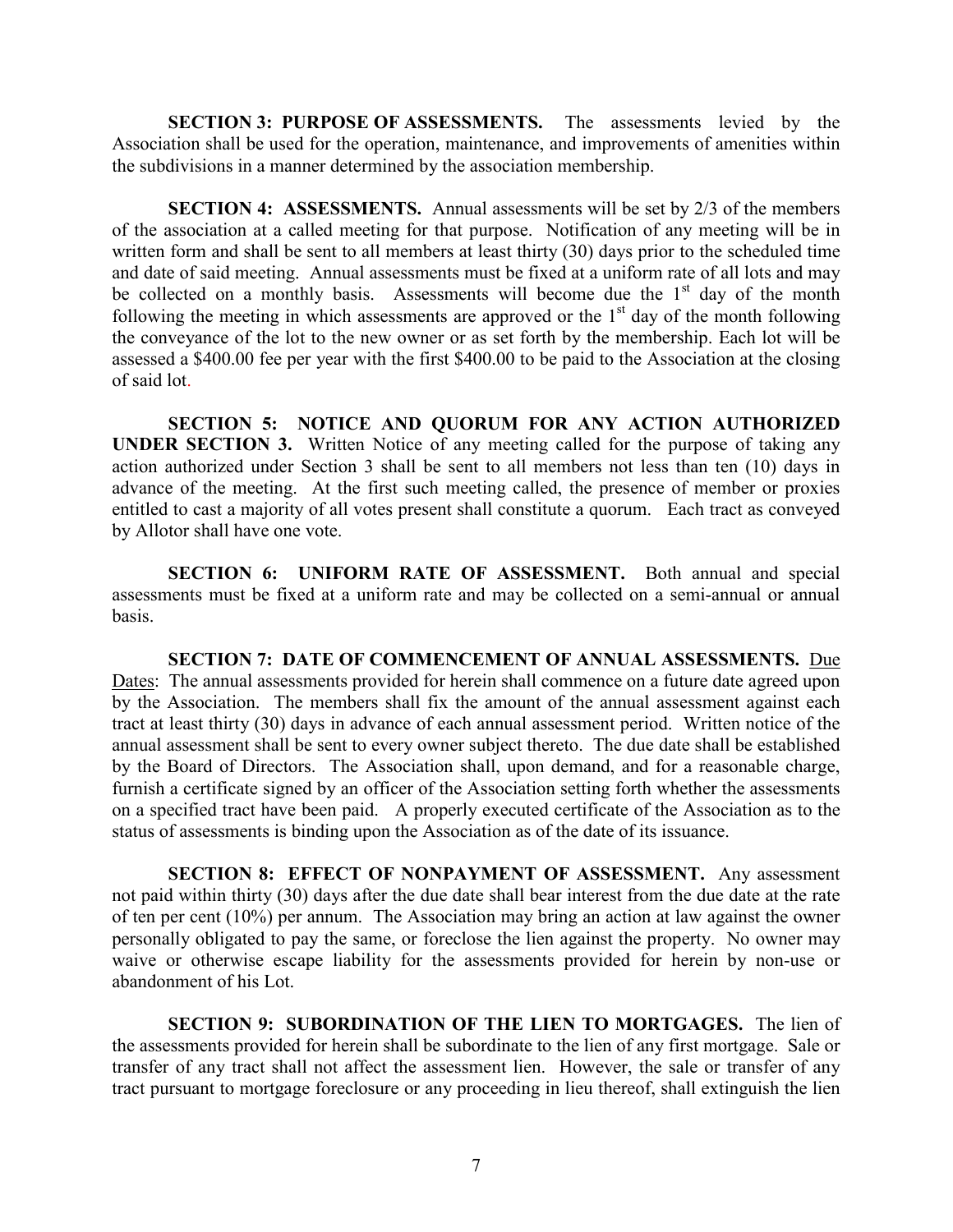of such assessments as to payments which became due prior to such sale or transfer. No sale or transfer shall relieve such tract from liability for any assessments thereafter becoming due or from the lien thereon.

**SECTION 10: SPECIAL ASSESSMENTS FOR CAPITAL IMPROVEMENTS.** In addition to the annual assessments authorized above, the Association may levy, in any assessment year, a special assessment applicable to that year only for the purpose of defraying, in whole or in part, the cost of any construction, reconstruction, repair or replacement of a capital improvement upon the common areas, provided that such assessment shall have the assent of two-thirds (2/3) of the votes of the members who are voting in person or by proxy at a meeting duly called for this purpose.

# **PART F. GENERAL PROVISIONS:**

**F-1. TERM.** These covenants are to run with the land and shall be binding on all parties and all persons claiming under them for a period of twenty-five (25) years from the date these covenants are recorded after which time, said covenants shall be automatically extended for successive period of ten  $(10)$  years.

**F-2. AMENDMENTS.** Notwithstanding the foregoing, these covenants may be amended at any time after the date of execution hereby by an instrument signed by the members of the ARCHITECTURAL CONTROL COMMITTEE and the owner or owners of a majority of the lots herein platted in said subdivisions.

**F-3. ENFORCEMENT.** Enforcement shall be by proceeding at law or in equity against any person or persons violating or attempting to violate any covenant either to restrain violations or to recover damages.

**F-4. SEVERABILITY.** Invalidation of any one of these covenants by judgment or court order shall in no way affect any of the other provisions which shall remain in full force and effect.

# **MAUMELLE RIDGE 223, LLC**

 $BY:$ 

**William Witham, Member**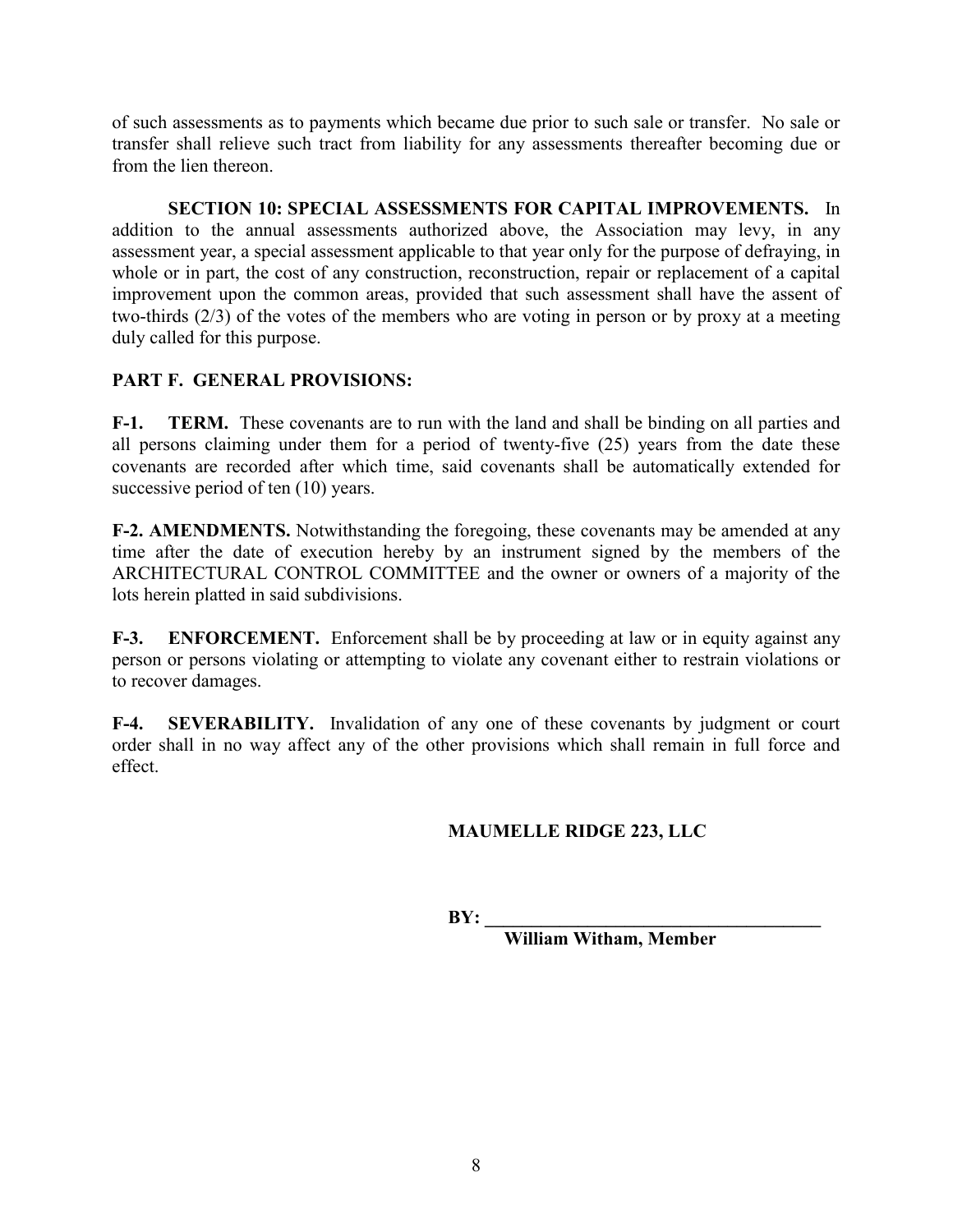#### **ACKNOWLEDGEMENT**

### **STATE OF ARKANSAS ) ) ss COUNTY OF PULASKI )**

On this day appeared before me, a Notary Public, **William Witham**, known to me to be the **Member** of **Maumelle Ridge 223, LLC,** an Arkansas limited liability company and acknowledged that he was authorized to execute the foregoing on its behalf and that he had executed same for the consideration, use and purpose therein mentioned and set forth.

WITNESS my hand and seal this day of November, 2016.

Notary Public

 $\mathcal{L}_\text{max}$  , and the set of the set of the set of the set of the set of the set of the set of the set of the set of the set of the set of the set of the set of the set of the set of the set of the set of the set of the

My commission expires:

 $\mathcal{L}_\text{max}$  , where  $\mathcal{L}_\text{max}$  , we have the set of  $\mathcal{L}_\text{max}$ 

Z:\JRP\HolmesBoyce\The Garden at Valley Falls, LLC\BILL OF ASSURANCE Corrected.doc